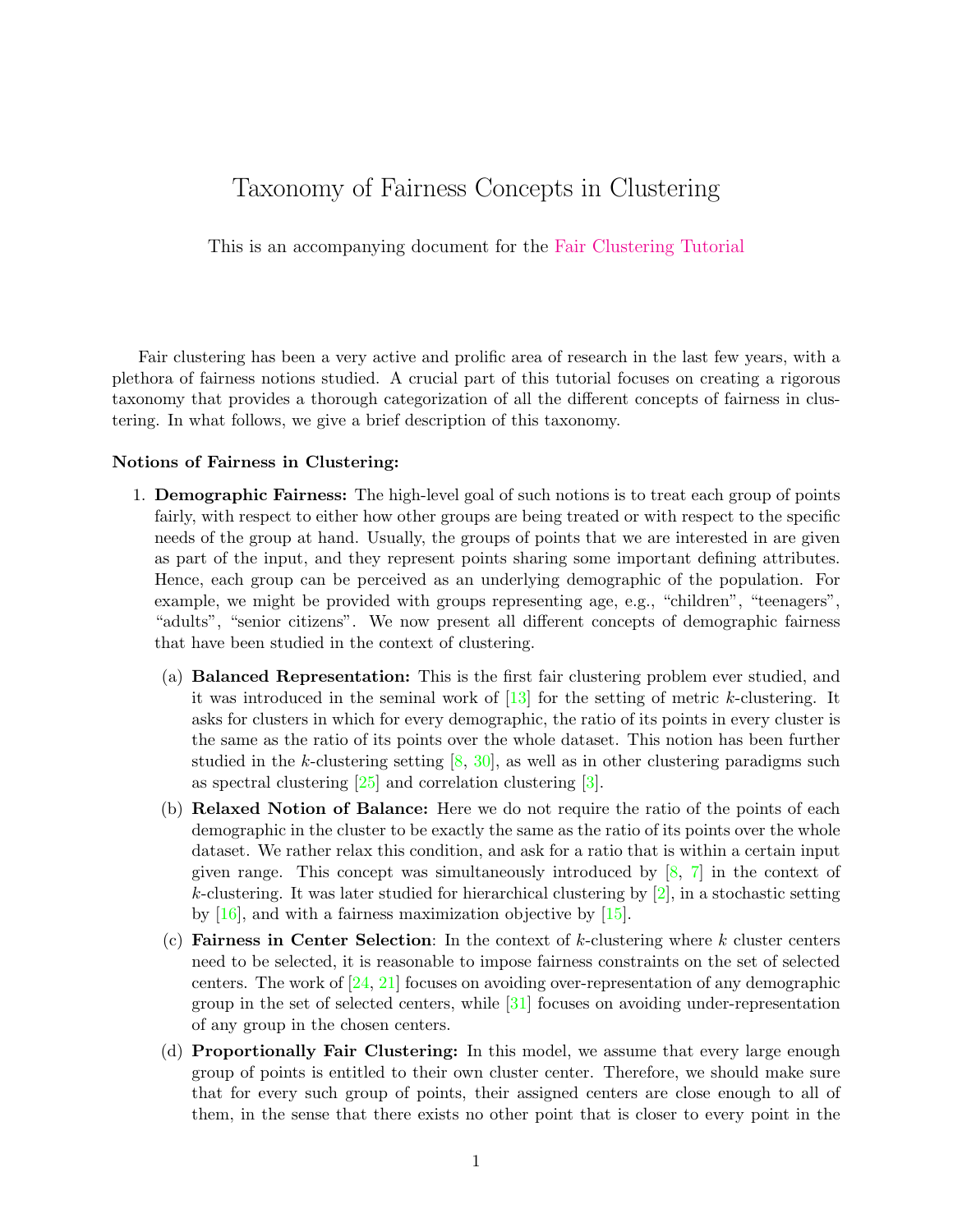coalition, thus giving them an incentive to deviate from the current assignment. An interesting aspect of this model is that there are no a priori given sets of points, and the fairness guarantee should simultaneously hold for every possible subset of the dataset. This setting was introduced by [\[12\]](#page-3-6), with further refined results given by [\[28\]](#page-4-2).

- (e) Demographic Fairness in Clustering with Outliers: When clustering with outliers, we are allowed to exclude a certain number of points from our computations, thus leaving them "unclustered". Being chosen as an outlier is an inherently disadvantageous event for a point. Hence, when the dataset involves points coming from different demographic groups, we should make sure that a fair amount of points from each such group is chosen as outliers. This model has been studied only under the  $k$ -center objective, with  $[6]$ being the paper that introduced it. Later on,  $[5, 20]$  $[5, 20]$  $[5, 20]$  gave improved results for it.
- (f) Socially Fair  $k$ -Clustering: In many clustering applications, the quantity that really matters to each point is the distance to its assigned center. Hence, in the presence of multiple demographic groups it makes sense to consider a fairness metric that looks at the average assignment distance of each demographic. [\[1,](#page-2-6) [17\]](#page-3-8) independently introduced a model where the objective is to minimize the maximum average assignment distance over all demographic groups. Later on, [\[27,](#page-4-3) [18\]](#page-3-9) gave improved results for the problem.
- 2. Individual Fairness: The high-level goal of these notions is to treat each individual point fairly, with respect to either how other individual points are being treated or with respect to the specific needs of the point at hand. Therefore, our attention here shifts from groups to individuals. As we will argue during the tutorial, the demographic concepts of fairness mentioned earlier fail to capture the individualistic needs of points, thus making the need for studying individual fairness more vital.

The seminal work of [\[14\]](#page-3-10) will help us create a taxonomy for concepts of individual fairness. Specifically, [\[14\]](#page-3-10) introduced a notion of individual fairness for classification, where the aim was to treat similar individuals similarly. Our categorization makes a distinction between notions of fairness for clustering that follow the paradigm of [\[14\]](#page-3-10), and notions that do not.

- (a) Notions of Individual Fairness that follow the paradigm of  $[14]$ : In order to translate the paradigm of [\[14\]](#page-3-10) to a well-defined clustering problem, one needs to answer two questions. The first is how can we define similarity between points in the context of clustering? The second is what does similar treatment mean in a clustering problem? The first question is a modeling issue and hence not that important. The second one is far more crucial, since the answer to it defines what we perceive as fair treatment. Therefore, we proceed with the following categorization.
	- i. Similar treatment in the sense of receiving the same cluster placement: Here, points that are deemed similar should eventually be placed in the same cluster. The papers of  $[9, 10, 4]$  $[9, 10, 4]$  $[9, 10, 4]$  $[9, 10, 4]$  $[9, 10, 4]$  follow this concept, by guaranteeing the same cluster placement in some stochastic way.
	- ii. Similar treatment in the sense of receiving similar assignment distances: As we mentioned earlier, in many clustering applications, the quantity that really matters to each point is the distance to its assigned center. The work of [\[11\]](#page-3-13) tries to provide comparable assignment distances to similar points.
- (b) Notions of Individual Fairness that diverge from the paradigm of  $[14]$ :
	- i. A Center in My Neighborhood: In certain applications, minimizing a global objective on the assignment distances, e.g., the  $k$ -means objective, does not suffice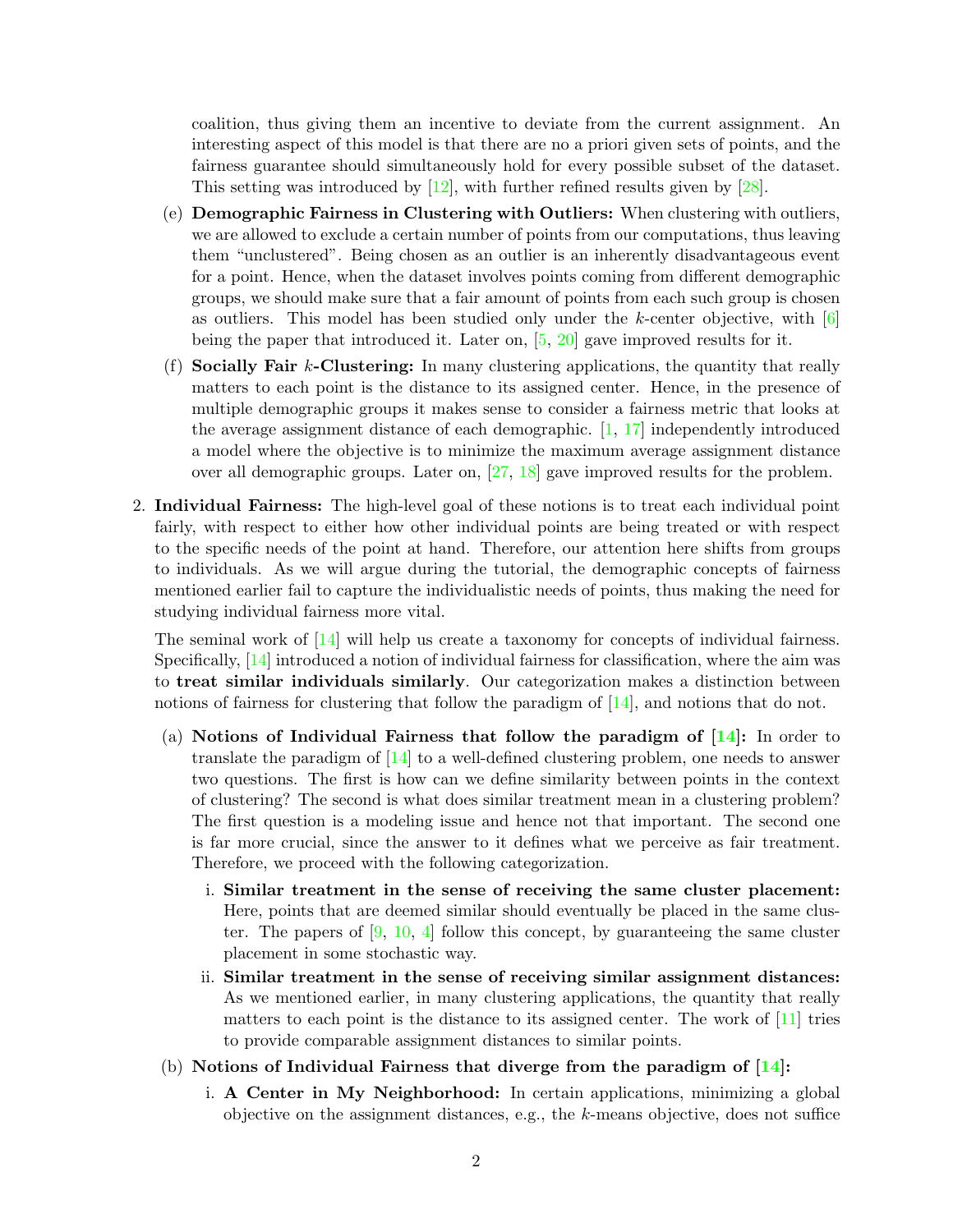in order to capture the special needs of individual points. For instance, some points may require an assignment distance much smaller than what other points can tolerate. Hence, it is reasonable to seek solutions where we do not only minimize the global objective, but also try to satisfy the individual distance needs of every point. This model was introduced in [\[22\]](#page-3-14), and increasingly better results were given in a subsequent series of papers [\[26,](#page-4-4) [29,](#page-4-5) [32\]](#page-4-6).

- ii. Individual Fairness when clustering with outliers: As discussed earlier, being chosen as an outlier is an inherently disadvantageous event for a point. Therefore, a solution that consistently picks certain points as outliers can be arguably considered as biased against them. [\[19\]](#page-3-15) introduced a randomized model, where each point is not picked as an outlier with probability at least a certain value. Hence, in a stochastic sense this type of solution guarantees that every individual point has a decent chance of getting clustered. Further, [\[5\]](#page-2-5) gave better results for this problem.
- iii. Proximity to the points of your cluster: Finally, [\[23\]](#page-3-16) introduce an intriguing concept, that views individual fairness as ensuring that each point is on average closer to the points in its own cluster than to the points in any other cluster.

## References

- <span id="page-2-6"></span>[1] Mohsen Abbasi, Aditya Bhaskara, and Suresh Venkatasubramanian. "Fair Clustering via Equitable Group Representations". In: FAccT '21. 2021.
- <span id="page-2-3"></span>[2] Sara Ahmadian, Alessandro Epasto, Marina Knittel, Ravi Kumar, Mohammad Mahdian, Benjamin Moseley, Philip Pham, Sergei Vassilvitskii, and Yuyan Wang. "Fair hierarchical clustering". In: Advances in Neural Information Processing Systems 33 (2020), pp. 21050– 21060.
- <span id="page-2-1"></span>[3] Sara Ahmadian, Alessandro Epasto, Ravi Kumar, and Mohammad Mahdian. "Fair correlation clustering". In: International Conference on Artificial Intelligence and Statistics. PMLR. 2020, pp. 4195–4205.
- <span id="page-2-7"></span>[4] Nihesh Anderson, Suman K. Bera, Syamantak Das, and Yang Liu. "Distributional Individual Fairness in Clustering". In:  $CoRR$  abs/2006.12589 (2020). URL: [https://arxiv.org/abs/](https://arxiv.org/abs/2006.12589) [2006.12589](https://arxiv.org/abs/2006.12589).
- <span id="page-2-5"></span>[5] Georg Anegg, Haris Angelidakis, Adam Kurpisz, and Rico Zenklusen. "A Technique for Obtaining True Approximations for k-Center with Covering Constraints". In: Integer Programming and Combinatorial Optimization. Ed. by Daniel Bienstock and Giacomo Zambelli. Cham: Springer International Publishing, 2020, pp. 52–65.
- <span id="page-2-4"></span>[6] Sayan Bandyapadhyay, Tanmay Inamdar, Shreyas Pai, and Kasturi Varadarajan. "A Constant Approximation for Colorful k-Center". In: 27th Annual European Symposium on Algorithms (ESA 2019). Vol. 144. Leibniz International Proceedings in Informatics (LIPIcs). Schloss Dagstuhl–Leibniz-Zentrum fuer Informatik, 2019, 12:1–12:14.
- <span id="page-2-2"></span>[7] Suman Bera, Deeparnab Chakrabarty, Nicolas Flores, and Maryam Negahbani. "Fair Algorithms for Clustering". In: Advances in Neural Information Processing Systems 32. 2019, pp. 4954–4965.
- <span id="page-2-0"></span>[8] Ioana O. Bercea, Martin Groß, Samir Khuller, Aounon Kumar, Clemens Rösner, Daniel R. Schmidt, and Melanie Schmidt. "On the Cost of Essentially Fair Clusterings". In: AP-PROX/RANDOM 2019. Vol. 145. 2019, 18:1–18:22.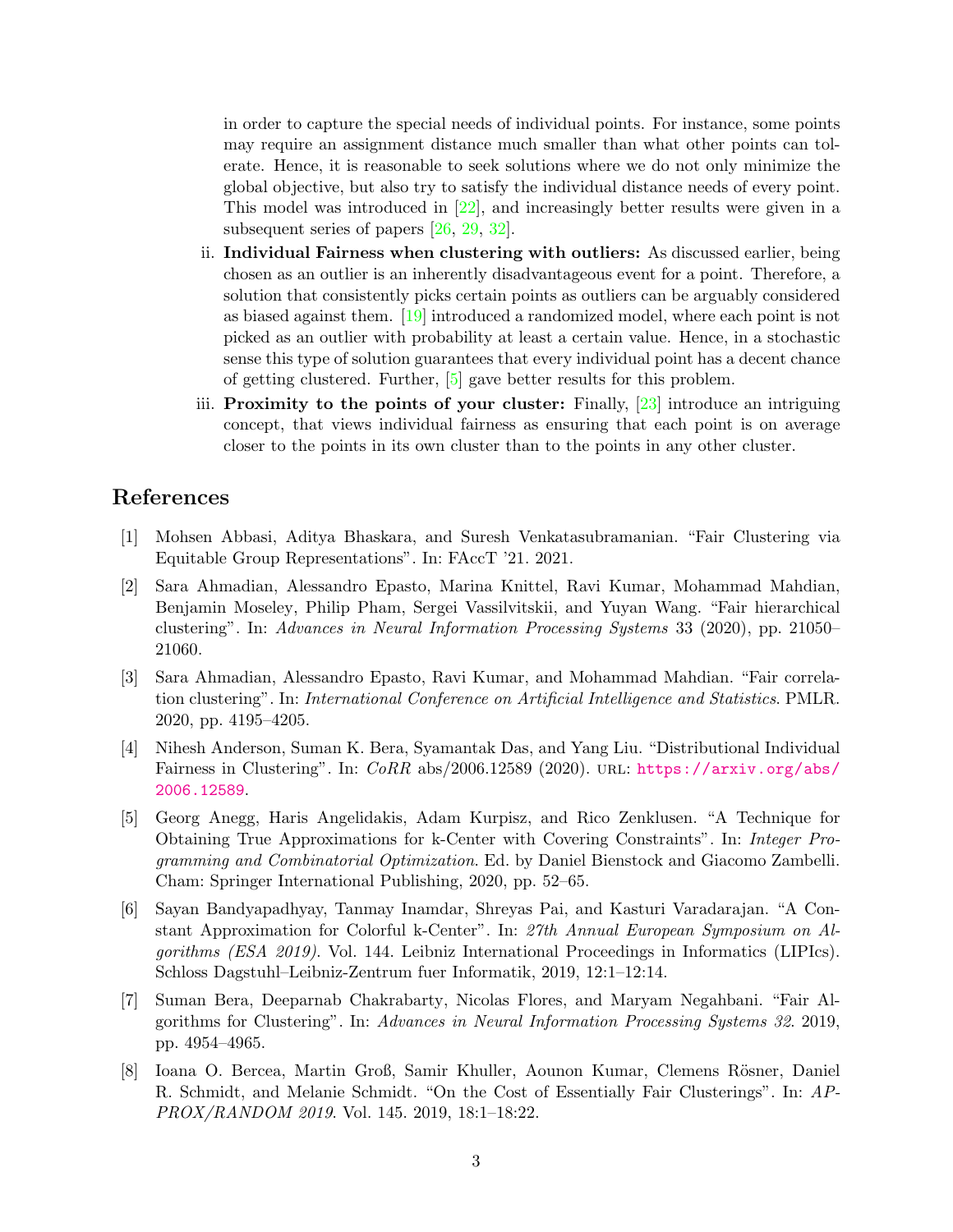- <span id="page-3-11"></span>[9] Brian Brubach, Darshan Chakrabarti, John P. Dickerson, Samir Khuller, Aravind Srinivasan, and Leonidas Tsepenekas. "A Pairwise Fair and Community-preserving Approach to k-Center Clustering". In: ICML. 2020.
- <span id="page-3-12"></span>[10] Brian Brubach, Darshan Chakrabarti, John P. Dickerson, Aravind Srinivasan, and Leonidas Tsepenekas. "Fairness, Semi-Supervised Learning, and More: A General Framework for Clustering with Stochastic Pairwise Constraints". In: AAAI. 2021.
- <span id="page-3-13"></span>[11] Darshan Chakrabarti, Seyed A. Esmaeili, John P. Dickerson, Aravind Srinivasan, and Leonidas Tsepenekas. "A New Notion of Individually Fair Clustering: α-Equitable k-Center". In: AIS-TATS. 2022.
- <span id="page-3-6"></span>[12] Xingyu Chen, Brandon Fain, Liang Lyu, and Kamesh Munagala. "Proportionally Fair Clustering". In: Proceedings of the 36th International Conference on Machine Learning. Vol. 97. Proceedings of Machine Learning Research. PMLR, Sept. 2019, pp. 1032–1041.
- <span id="page-3-0"></span>[13] Flavio Chierichetti, Ravi Kumar, Silvio Lattanzi, and Sergei Vassilvitskii. "Fair Clustering Through Fairlets". In: Advances in Neural Information Processing Systems 30. 2017.
- <span id="page-3-10"></span>[14] Cynthia Dwork, Moritz Hardt, Toniann Pitassi, Omer Reingold, and Richard Zemel. "Fairness Through Awareness". In: Proceedings of the 3rd Innovations in Theoretical Computer Science Conference. ITCS '12. 2012.
- <span id="page-3-3"></span>[15] Seyed A. Esmaeili, Brian Brubach, Aravind Srinivasan, and John P. Dickerson. "Fair Clustering Under a Bounded Cost". In: NeurIPS. 2021.
- <span id="page-3-2"></span>[16] Seyed A. Esmaeili, Brian Brubach, Leonidas Tsepenekas, and John P. Dickerson. "Probabilistic Fair Clustering". In: NeurIPS. 2020.
- <span id="page-3-8"></span>[17] Mehrdad Ghadiri, Samira Samadi, and Santosh Vempala. "Socially Fair K-Means Clustering". In: FAccT '21. 2021.
- <span id="page-3-9"></span>[18] Dishant Goyal and Ragesh Jaiswal. Tight FPT Approximation for Socially Fair Clustering. 2021. arXiv: [2106.06755 \[cs.DS\]](https://arxiv.org/abs/2106.06755).
- <span id="page-3-15"></span>[19] David G. Harris, Thomas Pensyl, Aravind Srinivasan, and Khoa Trinh. "A Lottery Model for Center-Type Problems With Outliers". In: ACM Trans. Algorithms 15.3 (June 2019). ISSN: 1549-6325. doi: [10.1145/3311953](https://doi.org/10.1145/3311953). url: <https://doi.org/10.1145/3311953>.
- <span id="page-3-7"></span>[20] Xinrui Jia, Kshiteej Sheth, and Ola Svensson. "Fair colorful k-center clustering". In: Mathematical Programming (2021), pp. 1–22.
- <span id="page-3-5"></span>[21] Matthew Jones, Huy Nguyen, and Thy Nguyen. "Fair k-centers via maximum matching". In: International Conference on Machine Learning. PMLR. 2020, pp. 4940–4949.
- <span id="page-3-14"></span>[22] Christopher Jung, Sampath Kannan, and Neil Lutz. A Center in Your Neighborhood: Fairness in Facility Location. 2019. arXiv: [1908.09041 \[cs.DS\]](https://arxiv.org/abs/1908.09041).
- <span id="page-3-16"></span>[23] Matthäus Kleindessner, Pranjal Awasthi, and Jamie Morgenstern. A Notion of Individual Fairness for Clustering. 2020. arXiv: [2006.04960 \[stat.ML\]](https://arxiv.org/abs/2006.04960).
- <span id="page-3-4"></span>[24] Matthäus Kleindessner, Pranjal Awasthi, and Jamie Morgenstern. "Fair k-Center Clustering" for Data Summarization". In: Proceedings of the 36th International Conference on Machine Learning. Vol. 97. Proceedings of Machine Learning Research. PMLR, Sept. 2019, pp. 3448– 3457.
- <span id="page-3-1"></span>[25] Matthäus Kleindessner, Samira Samadi, Pranjal Awasthi, and Jamie Morgenstern. "Guarantees for spectral clustering with fairness constraints". In: International Conference on Machine Learning. PMLR. 2019, pp. 3458–3467.